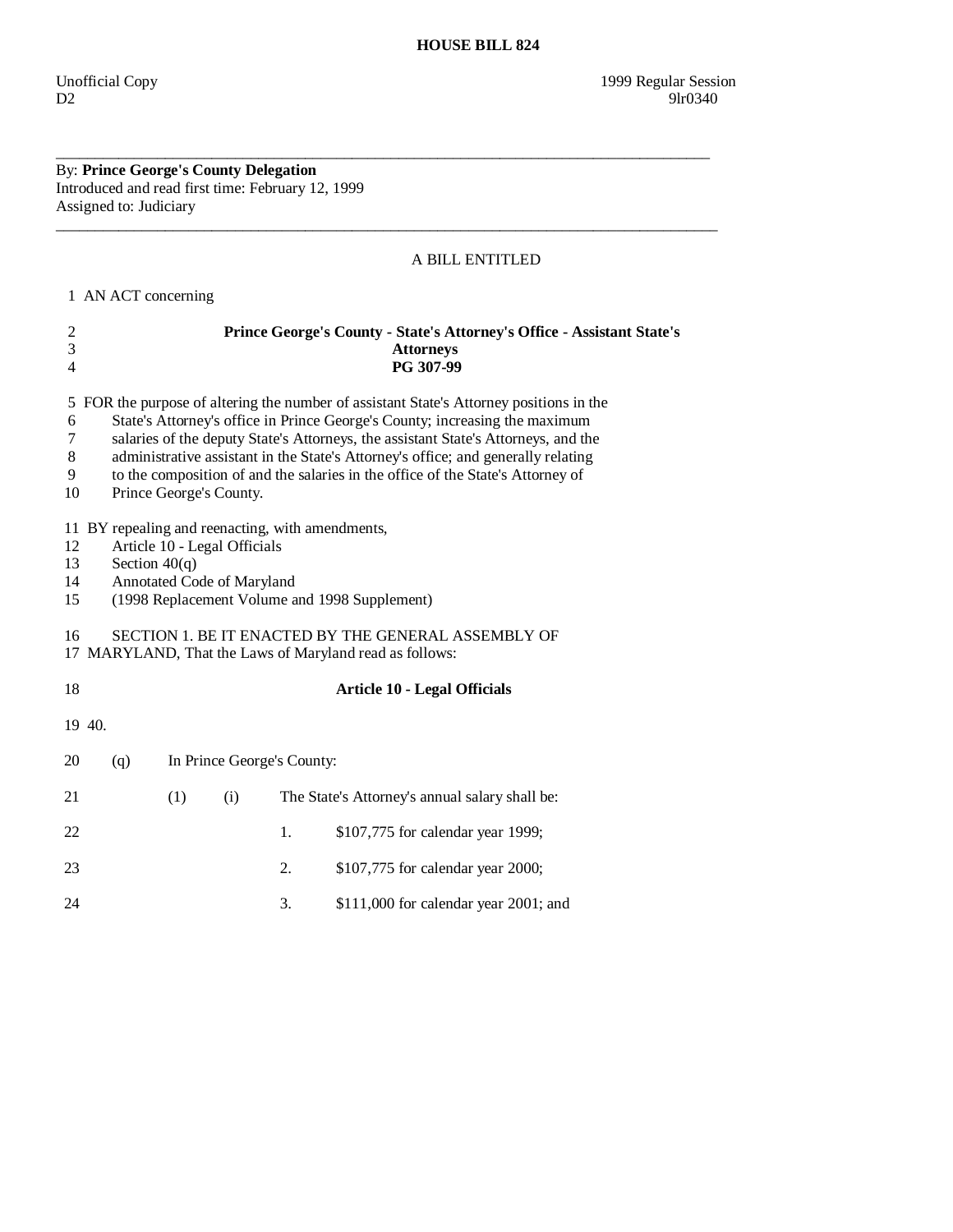## **2 HOUSE BILL 824**

 1 4. \$114,300 for calendar year 2002 and for each subsequent 2 calendar year.

 3 (ii) The State's Attorney may not, except in connection with duties 4 as State's Attorney, appear as counsel or represent any party professionally before 5 any court, board, commission, or agency of this State or any county or political 6 subdivision of this State. The State's Attorney may not engage in the private practice 7 of law but may participate in the pro bono program administered by the Prince 8 George's County Bar Foundation. 9 (2) The State's Attorney may appoint two deputy State's Attorneys and 10 [62] 65 assistant State's Attorneys. The deputy State's Attorneys and assistant 11 State's Attorneys serve at the pleasure of the State's Attorney. 12 (3) The annual salary of the deputy State's Attorneys shall be within the 13 discretion of the State's Attorney, but may not exceed [\$90,000] \$97,000. The salaries 14 are to be paid by the County on the certification of the State's Attorney to the County 15 Executive and County Council. 16 (4) The annual salary of the assistant State's Attorneys shall be within 17 the discretion of the State's Attorney, but may not exceed [\$81,000] \$90,000. The 18 salaries are to be paid by the County on the certification of the State's Attorney to the 19 County Executive and County Council. 20 (5) The deputy State's Attorneys and the assistant State's Attorneys, 21 except in connection with their duties as deputy State's Attorneys and assistant 22 State's Attorneys, may not appear as counsel or represent any party professionally 23 before any court, board, commission or agency of this State or any county or political 24 subdivision of this State. The deputy State's Attorneys and assistant State's Attorneys 25 may not engage in the private practice of law, but may participate in the pro bono 26 program administered by the Prince George's County Bar Foundation. 27 (6) The deputy State's Attorneys and the assistant State's Attorneys 28 shall perform whatever work as may be directed by the State's Attorney, or as 29 authorized by law, and under the direction of the State's Attorney may present cases 30 to the grand juries, sign indictments and criminal informations, and perform 31 whatever other acts and duties in relation to the grand juries and in the operation of 32 the office as are necessary and proper. 33 (7) The State's Attorney may appoint an administrative assistant to 34 serve at the pleasure of the State's Attorney. The annual salary of the administrative 35 assistant shall be within the discretion of the State's Attorney, but may not exceed 36 [\$52,000] \$56,000. The salary is to be paid by the County on the certification of the 37 State's Attorney to the County Executive and County Council. The administrative 38 assistant is not subject to the rules and regulations of the County merit system, but 39 shall be entitled to all benefits provided for County employees under the merit

40 system.